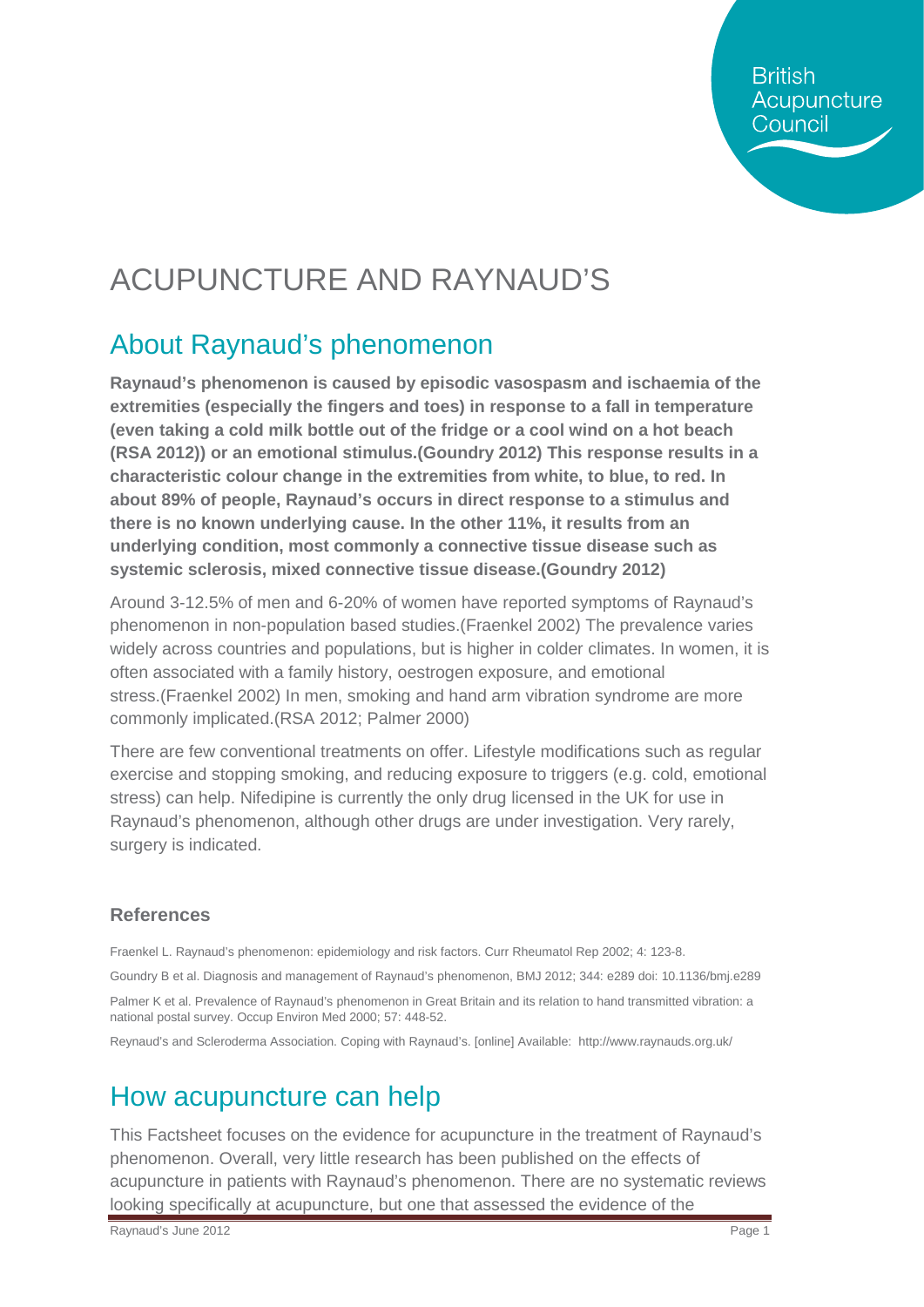effectiveness of non-surgical symptomatic interventions in general concluded that more high-quality, well-designed trials are needed to assess the effects of acupuncture in Raynaud's phenomenon.(Huisstede 2011)

Two randomised trials have been published, with conflicting results. One found that a specific vasospasmolytic effect of acupuncture could not be proven.(Hahn 2004) The other found that traditional Chinese acupuncture may be a reasonable alternative treatment for patients with primary Raynaud's syndrome.(Appiah 1997). The contrasting outcomes may primarily be due to the different types of control groups employed. So-called placebo controls (as in Hahn 2004) are usually modified, and at least partially active, forms of acupuncture, making the results difficult to interpret.

An uncontrolled study found that auricular electroacupuncture appears to reduce symptoms by reducing the frequency and severity of attacks in primary Raynaud's phenomenon, but not to influence skin perfusion and skin temperature.(Schlager 2011)

In general, acupuncture is believed to stimulate the nervous system and cause the release of neurochemical messenger molecules. The resulting biochemical changes influence the body's homeostatic mechanisms, thus promoting physical and emotional well-being.

Research has shown that acupuncture treatment may specifically help to relieve the symptoms of Raynaud's by:

- Increasing local microcirculation (Komori 2009);
- Regulating endothelium-derived vasoconstrictors (endothelin-1) and vasodilators (calcitonin gene-related peptide, nitric oxide and nitric oxide synthase) (Wang 2011a; Wang 2011b; Pan 2010; Kim 2006);
- Reducing inflammation, by promoting release of vascular and immunomodulatory factors (Kavoussi 2007)
- Acting on areas of the brain known to reduce sensitivity to pain and stress, as well as promoting relaxation and deactivating the 'analytical' brain, which is responsible for anxiety and worry (Hui 2010; Hui 2009);
- Increasing the release of adenosine, which has antinociceptive properties (Goldman 2010).

#### About traditional acupuncture

Acupuncture is a tried and tested system of traditional medicine, which has been used in China and other eastern cultures for thousands of years to restore, promote and maintain good health. Its benefits are now widely acknowledged all over the world, and in the past decade traditional acupuncture has begun to feature more prominently in mainstream healthcare in the UK. In conjunction with needling, the practitioner may use techniques such as moxibustion, cupping, massage or electro-acupuncture. They may also suggest dietary or lifestyle changes.

Traditional acupuncture takes a holistic approach to health and regards illness as a sign that the body is out of balance. The exact pattern and degree of imbalance is unique to each individual. The traditional acupuncturist's skill lies in identifying the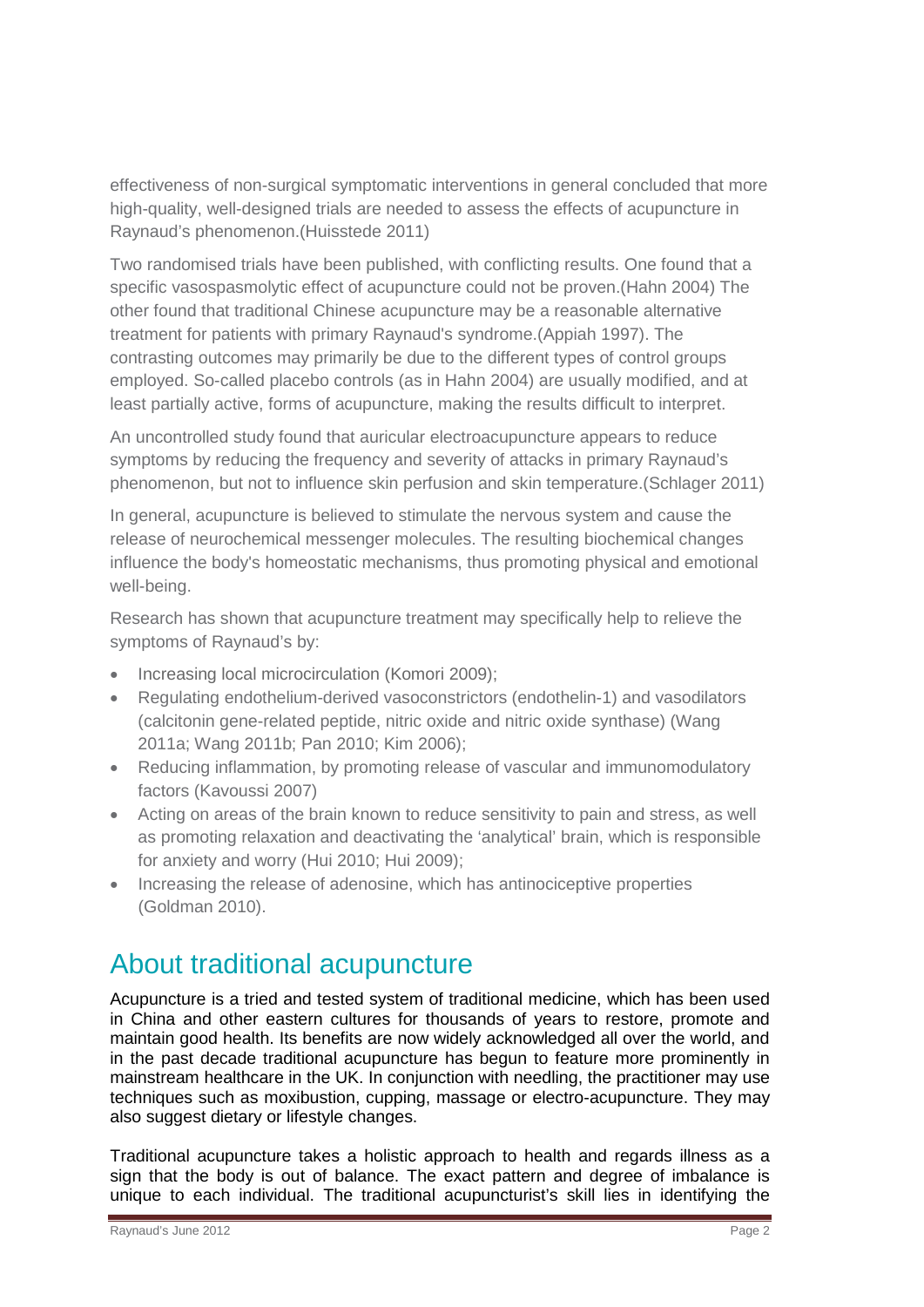precise nature of the underlying disharmony and selecting the most effective treatment. The choice of acupuncture points will be specific to each patient's needs. Traditional acupuncture can also be used as a preventive measure to strengthen the constitution and promote general wellbeing.

An increasing weight of evidence from Western scientific research (see overleaf) is demonstrating the effectiveness of acupuncture for treating a wide variety of conditions. From a biomedical viewpoint, acupuncture is believed to stimulate the nervous system, influencing the production of the body's communication substances - hormones and neurotransmitters. The resulting biochemical changes activate the body's selfregulating homeostatic systems, stimulating its natural healing abilities and promoting physical and emotional wellbeing.

### About the British Acupuncture Council

With over 3000 members, the British Acupuncture Council (BAcC) is the UK's largest professional body for traditional acupuncturists. Membership of the BAcC guarantees excellence in training, safe practice and professional conduct. To find a qualified traditional acupuncturist, contact the BAcC on 020 8735 0400 or visit [www.acupuncture.org.uk](http://www.acupuncture.org.uk/)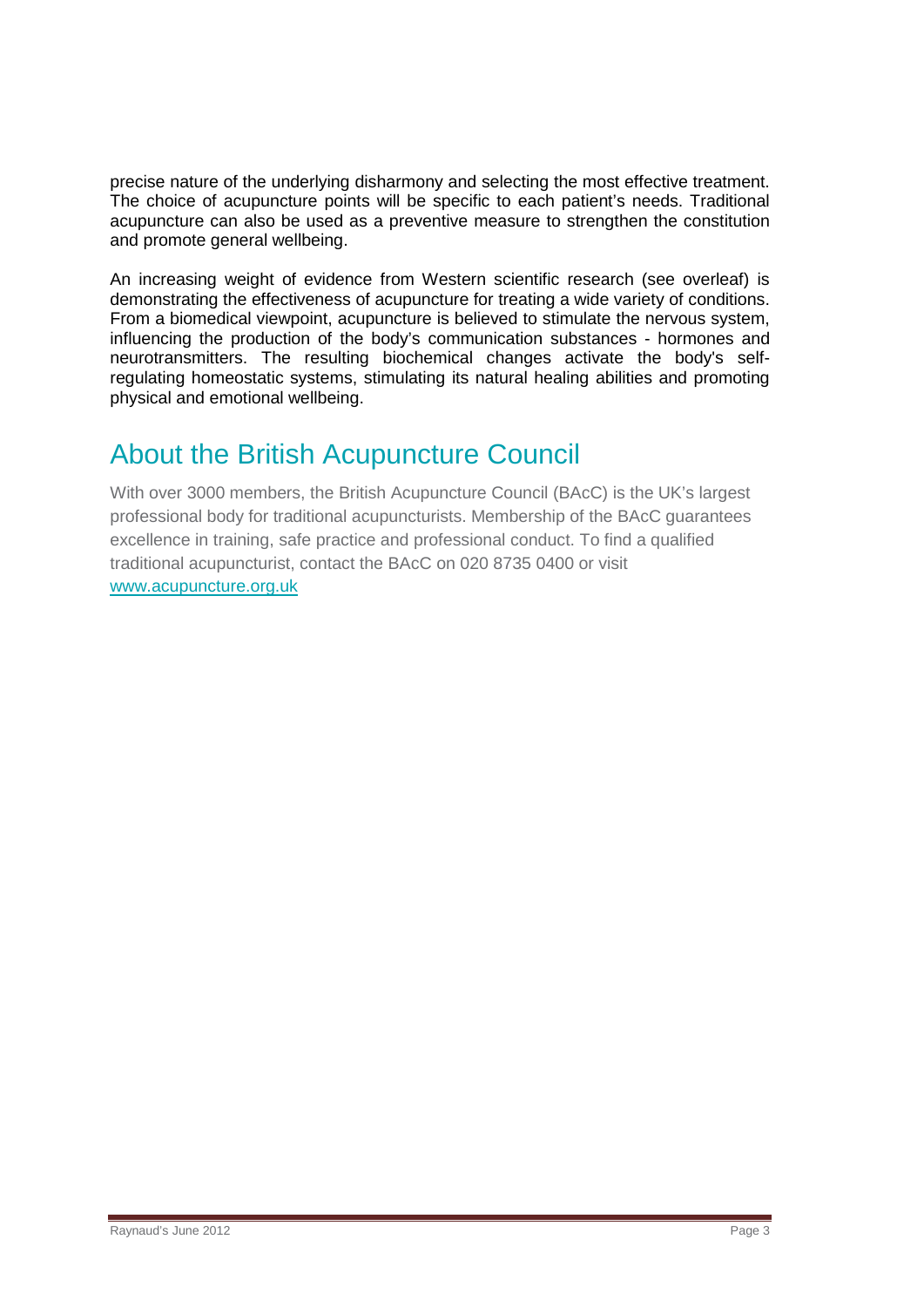# ACUPUNCTURE AND RAYNAUD'S

## The evidence

| <b>Research</b>                                                                                                                                                 | <b>Conclusion</b>                                                                                                                                                                                                                                                                                                                                                                                                                                                                                                                                                                                                                                                                                                                                                                                                                                                                                                                                                                                                                                                                                                                                                                                                                                                                                   |
|-----------------------------------------------------------------------------------------------------------------------------------------------------------------|-----------------------------------------------------------------------------------------------------------------------------------------------------------------------------------------------------------------------------------------------------------------------------------------------------------------------------------------------------------------------------------------------------------------------------------------------------------------------------------------------------------------------------------------------------------------------------------------------------------------------------------------------------------------------------------------------------------------------------------------------------------------------------------------------------------------------------------------------------------------------------------------------------------------------------------------------------------------------------------------------------------------------------------------------------------------------------------------------------------------------------------------------------------------------------------------------------------------------------------------------------------------------------------------------------|
| <b>Systematic reviews</b>                                                                                                                                       |                                                                                                                                                                                                                                                                                                                                                                                                                                                                                                                                                                                                                                                                                                                                                                                                                                                                                                                                                                                                                                                                                                                                                                                                                                                                                                     |
| Huisstede BM et al. Effectiveness of<br>interventions for secondary Raynaud's<br>phenomenon: a systematic review. Arch<br>Phys Med Rehabil 2011; 92: 1166-80.   | A systematic review that evaluated the evidence of the<br>effectiveness of nonsurgical symptomatic interventions to treat<br>secondary Raynaud's phenomenon. In all, five reviews and 19<br>randomised controlled trials were included. One of the<br>randomised controlled trial studied acupuncture, and the<br>reviewers concluded that no clear favourable effects were found.<br>They concluded that more high-quality, well-designed trials are<br>needed to assess the effects of acupuncture in Raynaud's<br>phenomenon.                                                                                                                                                                                                                                                                                                                                                                                                                                                                                                                                                                                                                                                                                                                                                                    |
| <b>Randomised controlled trials</b>                                                                                                                             |                                                                                                                                                                                                                                                                                                                                                                                                                                                                                                                                                                                                                                                                                                                                                                                                                                                                                                                                                                                                                                                                                                                                                                                                                                                                                                     |
| Hahn M et al. Is there a<br>vasospasmolytic effect of acupuncture<br>in patients with secondary Raynaud<br>phenomenon? J Dtsch Dermatol Ges<br>2004; 2: 758-62. | A small double-blind randomised controlled trial that compared<br>the effects of 'real' acupuncture with placebo acupuncture in<br>patients with secondary Raynaud's phenomenon. Patients kept<br>diaries of their symptoms and, while an improvement was<br>detected in both groups, there was no significant effect on<br>clinical symptoms recorded (average number of attacks daily<br>before and after treatment: with 'real', 1.9 vs. 1.4 and, with<br>placebo, 2.8 vs. 1.9; duration of attacks: with 'real', 15 vs. 12<br>and, with placebo, 31 vs. 16; not significant) or on skin<br>microcirculation measured by local cold testing. The researchers<br>concluded that a specific vasospasmolytic effect of acupuncture<br>could not be proven.                                                                                                                                                                                                                                                                                                                                                                                                                                                                                                                                          |
| Appiah R et al. Treatment of primary<br>Raynaud's syndrome with traditional<br>Chinese acupuncture. J Intern Med<br>1997; 241: 119-24.                          | A randomised controlled trial that assessed the effects of<br>acupuncture vs. no acupuncture in 33 patients with primary<br>Raynaud's syndrome. All the patients kept a diary throughout the<br>observation period, noting daily frequency, duration and severity<br>of their vasospastic attacks. A local cooling test combined with<br>nailfold capillaroscopy was performed at baseline and in weeks<br>12 and 23, which recording flowstop reactions of the nailfold<br>capillaries. The acupuncture-treated patients showed a<br>significant decrease in the frequency of attacks from 1.4 to 0.6<br>daily ( $p<0.01$ ), while there was a nonsignficant decrease in the<br>control group from 1.6 to 1.2 (p=0.08). The overall reduction of<br>attacks was 63% with acupuncture (vs. 27% in the control group,<br>p=0.03). The mean duration of the capillary flowstop reaction<br>decreased from 71 to 24 seconds (week 1 vs. week 12, $P =$<br>0.001) and 38 seconds (week 1 vs. week 23, $P = 0.02$ ),<br>respectively with acupuncture. In the control group the changes<br>were not significant. The researchers concluded that their<br>findings suggest that traditional Chinese acupuncture is a<br>reasonable alternative treatment for patients with primary<br>Raynaud's syndrome. |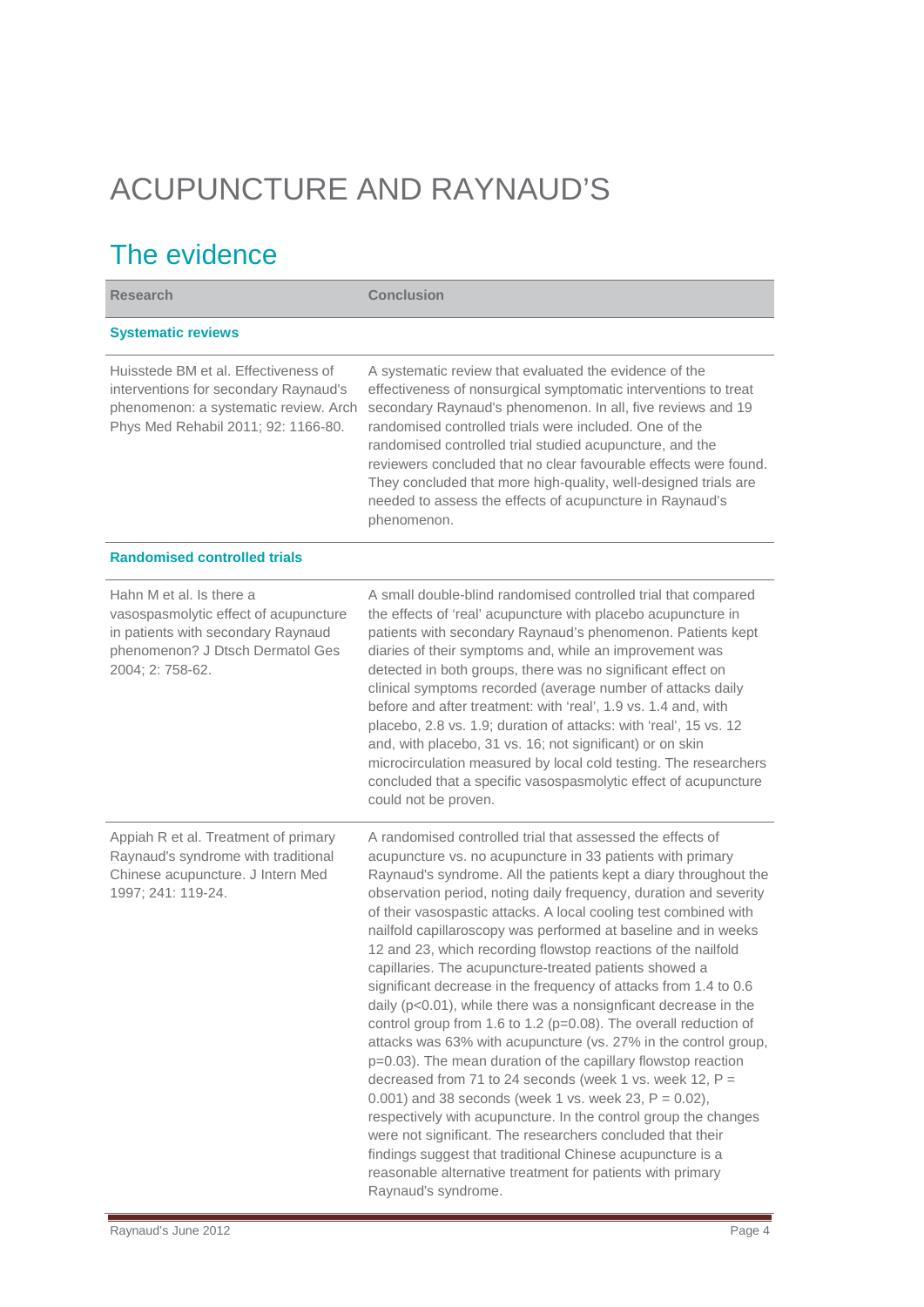#### **Uncontrolled trial**

Schlager O et al. Auricular electroacupuncture reduces frequency and severity of Raynaud attacks. Wien Klin Wochenschr 2011; 123: 112-6.

A non-blinded uncontrolled trial that assessed the effects of auricular electroacupuncture (EA) on the symptoms in primary Raynaud's phenomenon (PRP) in 26 patients with the condition. After 3, 6 and 24 weeks, attack frequency and severity were reevaluated using standardised questionnaires and a visual analogue scale (VAS). Skin temperature was assessed by infrared thermography and laser Doppler perfusion imaging was used to determine skin perfusion. Compared to baseline, there was a significant reduction in attack frequency at 3 (p=0.001) and 6 weeks (p<0.001). This improvement sustained after treatment was stopped (at 24 weeks; p<0.001). Furthermore, attack-associated pain was reduced at 3 (p=0.003), 6 (p=0.003) and 24 weeks (p=0.001) of treatment, while skin temperature and skin perfusion did not change significantly throughout the study period. The researchers concluded that auricular electroacupuncture appears to reduce symptoms by reducing the frequency and severity of attacks in primary Raynaud's phenomenon, but does not seem to influence on skin perfusion and skin temperature.

#### **Possible mechanisms of acupuncture**

| Wang L et al. Effects of reinforcing and<br>reducing methods by twirling and<br>rotating the needle on contents of<br>CGRP and NO in rats with stress-<br>induced hypertension [Article in<br>Chinese]. Zhongguo Zhen Jiu 2011a;<br>31: 337-41. | A randomised controlled animal study that found acupuncture<br>increased the contents of calcitonin gene-related peptide<br>(CGRP) and nitric oxide (NO) in rats with stress-induced<br>hypertension, thereby causing a fall in blood pressure.                                                                                                                                                                                                                                                |
|-------------------------------------------------------------------------------------------------------------------------------------------------------------------------------------------------------------------------------------------------|------------------------------------------------------------------------------------------------------------------------------------------------------------------------------------------------------------------------------------------------------------------------------------------------------------------------------------------------------------------------------------------------------------------------------------------------------------------------------------------------|
| Wang JY et al. Effect of moderate<br>acupuncture-stimulation of "Taichong"<br>(LR 3) on blood pressure and plasma<br>endothelin-1 levels in spontaneous<br>hypertension rats [Article in Chinese].<br>Zhen Ci Yan Jiu 2011b; 36: 36-9.          | A randomised controlled animal study that found moderate-<br>stimulation of Liv 3 can lower blood pressure and plasma<br>endothelin (ET-1) levels in rats with spontaneous hypertension.<br>The reduced level of plasma ET-1 may be one of its<br>mechanisms underlying improving hypertension.                                                                                                                                                                                                |
| Pan P et al. Effects of electro-<br>acupuncture on endothelium-derived<br>endothelin-1 and endothelial nitric oxide<br>synthase of rats with hypoxia-induced<br>pulmonary hypertension. Exp Biol Med<br>2010; 235: 642-8.                       | An animal study that investigated whether electro-acupuncture<br>on bladder-13 and -15 points can protect against chronic<br>hypoxia-induced pulmonary hypertension (PH) by regulating<br>endothelium-derived endothelin (ET)-1 and endothelial nitric<br>oxide synthase (eNOS). The results indicated that treatment with<br>electro-acupuncture could protect against hypoxia-induced PH,<br>possibly by regulating the balance of endothelium-derived<br>vasoconstrictors and vasodilators. |
| Goldman N et al. Adenosine A1<br>receptors mediate local anti-nociceptive<br>effects of acupuncture. Nat Neurosci<br>2010; May 30.                                                                                                              | A study showing that the neuromodulator adenosine, which has<br>anti-nociceptive properties, was released during acupuncture in<br>mice, and that its anti-nociceptive actions required adenosine A1<br>receptor expression. Direct injection of an adenosine A1 receptor<br>agonist replicated the analgesic effect of acupuncture. Inhibition<br>of enzymes involved in adenosine degradation potentiated the<br>acupuncture-elicited increase in adenosine, as well as its anti-            |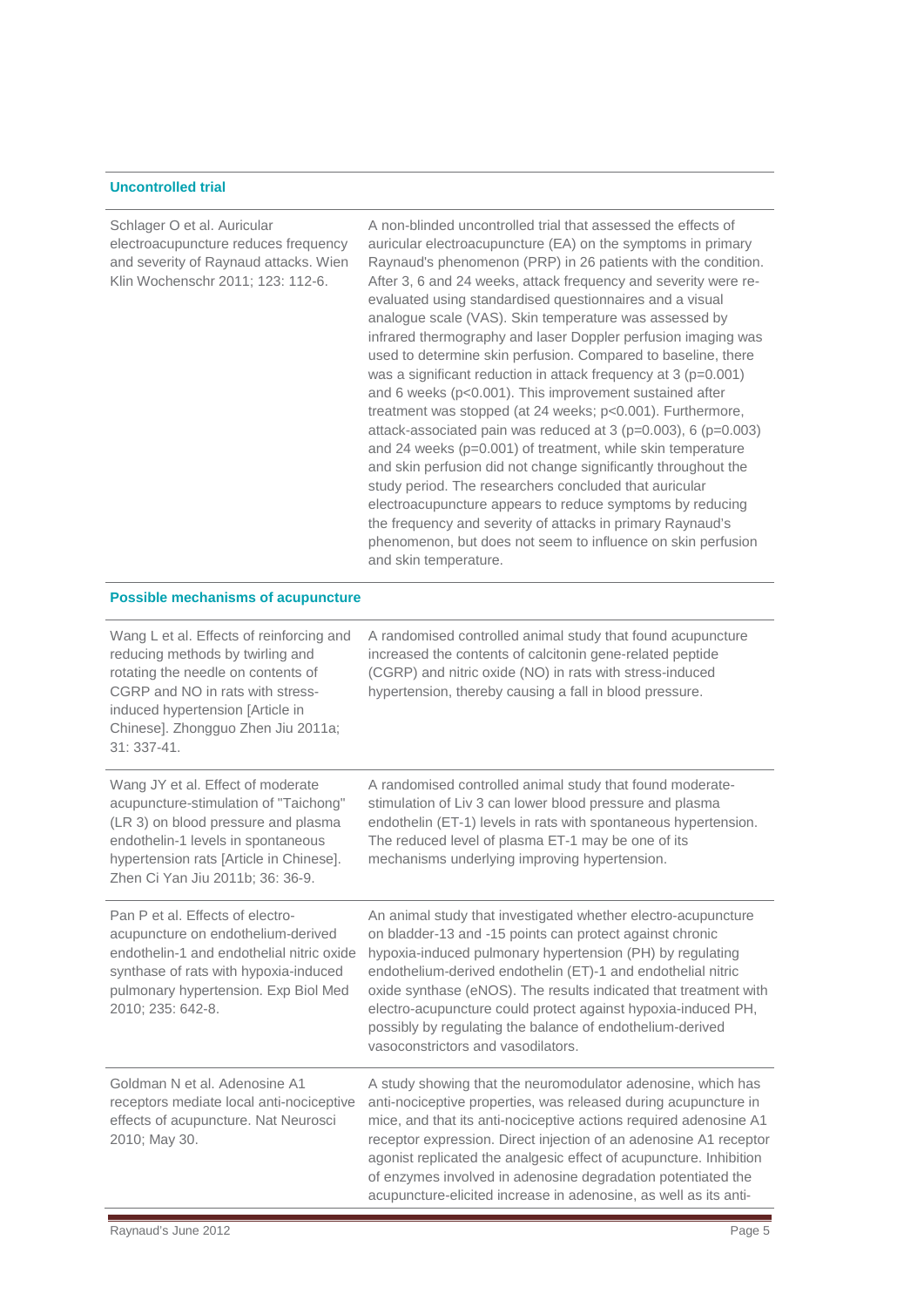|                                                                                                                                                                                               | nociceptive effect. The researchers concluded that their<br>observations indicate that adenosine mediates the effects of<br>acupuncture and that interfering with adenosine metabolism may<br>prolong the clinical benefit of acupuncture.                                                                                                                                                                                                                                                                                                                                                                                                                                                                                                                                                                                                                                                                                                                                                                                                                                                                                  |
|-----------------------------------------------------------------------------------------------------------------------------------------------------------------------------------------------|-----------------------------------------------------------------------------------------------------------------------------------------------------------------------------------------------------------------------------------------------------------------------------------------------------------------------------------------------------------------------------------------------------------------------------------------------------------------------------------------------------------------------------------------------------------------------------------------------------------------------------------------------------------------------------------------------------------------------------------------------------------------------------------------------------------------------------------------------------------------------------------------------------------------------------------------------------------------------------------------------------------------------------------------------------------------------------------------------------------------------------|
| Hui KK et al. Acupuncture, the limbic<br>system, and the anticorrelated networks<br>of the brain. Auton Neurosci 2010; 157:<br>81-90.                                                         | Studies have shown that acupuncture stimulation, when<br>associated with sensations comprising deqi, evokes deactivation<br>of a limbic-paralimbic-neocortical network, as well as activation<br>of somatosensory brain regions. These networks closely match<br>the default mode network and the anti-correlated task-positive<br>network. The effect of acupuncture on the brain is integrated at<br>multiple levels, down to the brainstem and cerebellum and<br>appears to go beyond either simple placebo or somatosensory<br>needling effects. Needling needs to be done carefully, as very<br>strong or painful sensations can attenuate or even reverse the<br>desired effects. Their results suggest that acupuncture mobilises<br>the functionally anti-correlated networks of the brain to mediate<br>its actions, and that the effect is dependent on the<br>psychophysical response. They discuss potential clinical<br>application to disease states including chronic pain, major<br>depression, schizophrenia, autism, and Alzheimer's disease.                                                             |
| Hui K.K.-S. The salient characteristics<br>of the central effects of acupuncture<br>needling: limbic-paralimbic-neocortical<br>network modulation. Human Brain<br>Mapping 2009; 30: 1196-206. | This study assessed the results of fMRI on 10 healthy adults<br>during manual acupuncture at 3 acupuncture points and a sham<br>point on the dorsum of the foot. Although certain differences<br>were seen between real and sham points, the hemodynamic and<br>psychophysical responses were generally similar for all 4 points.<br>Acupuncture produced extensive deactivation of the limbic-<br>paralimbic-neocortical system. Clusters of deactivated regions<br>were seen in the medial prefrontal cortex, the temporal lobe and<br>the posterior medial cortex. The sensorimotor cortices, thalamus<br>and occasional paralimbic structures such as the insula and<br>anterior middle cingulate cortex showed activation. The<br>researchers concluded that their results provided additional<br>evidence that acupuncture modulates the limbic-paralimbic-<br>neocortical network. They hypothesised that acupuncture may<br>mediate its analgesic, anti-anxiety, and other therapeutic effects<br>via this intrinsic neural circuit that plays a central role in the<br>affective and cognitive dimensions of pain. |
| Komori M et al. Microcirculatory<br>responses to acupuncture stimulation<br>and phototherapy. Anesth Analg 2009;<br>108: 635-40.                                                              | Experimental study on rabbits in which acupuncture stimulation<br>was directly observed to increase diameter and blood flow<br>velocity of peripheral arterioles, enhancing local microcirculation.                                                                                                                                                                                                                                                                                                                                                                                                                                                                                                                                                                                                                                                                                                                                                                                                                                                                                                                         |
| Kavoussi B, Ross BE. The<br>neuroimmune basis of anti-inflammatory<br>acupuncture. Integr Cancer Ther 2007;<br>$6:251 - 7.$                                                                   | Review article that suggests the anti-inflammatory actions of<br>traditional and electro-acupuncture are mediated by efferent<br>vagus nerve activation and inflammatory macrophage<br>deactivation.                                                                                                                                                                                                                                                                                                                                                                                                                                                                                                                                                                                                                                                                                                                                                                                                                                                                                                                        |
| Kim DD et al. Acupuncture reduces<br>experimental renovascular hypertension<br>through mechanisms involving nitric<br>oxide synthases. Microcirculation 2006;                                 | An animal study that found electroacupuncture on St 36 in a<br>hamster model reduced blood pressure by activating nitric oxide<br>synthase signalling mechanisms.                                                                                                                                                                                                                                                                                                                                                                                                                                                                                                                                                                                                                                                                                                                                                                                                                                                                                                                                                           |